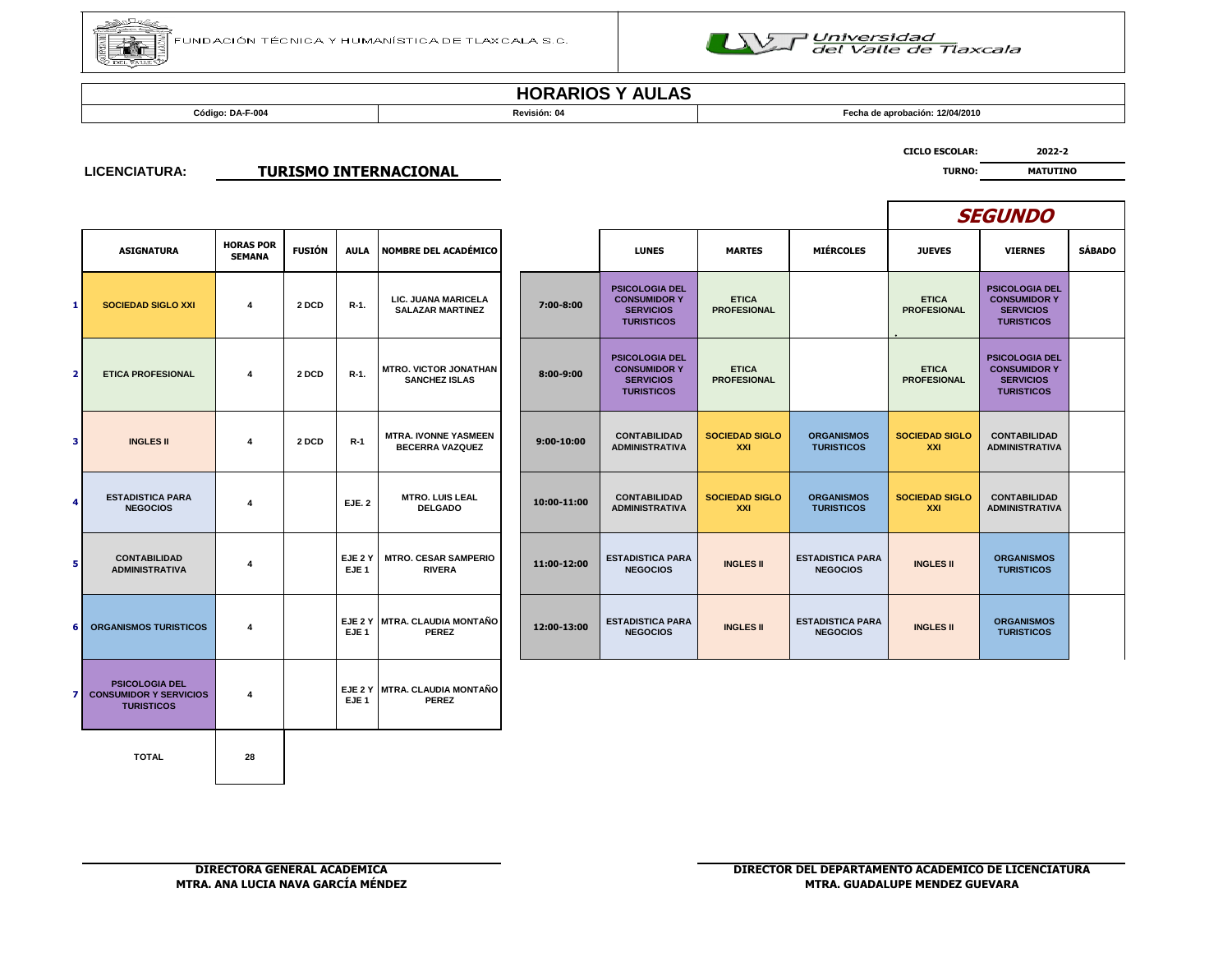



**Código: DA-F-004 Revisión: 04 Fecha de aprobación: 12/04/2010**

**LICENCIATURA:**

#### **TURISMO INTERNACIONAL** *TURISMO* **INTERNACIONAL**

**CICLO ESCOLAR: 2022-2**

**CUARTO**

|                | <b>ASIGNATURA</b>                                          | <b>HORAS POR</b>        |               |             |                                               |                 |                                              |                                                                                       |                                              |                                                                                       |                |               |
|----------------|------------------------------------------------------------|-------------------------|---------------|-------------|-----------------------------------------------|-----------------|----------------------------------------------|---------------------------------------------------------------------------------------|----------------------------------------------|---------------------------------------------------------------------------------------|----------------|---------------|
|                |                                                            | <b>SEMANA</b>           | <b>FUSIÓN</b> | <b>AULA</b> | <b>NOMBRE DEL</b><br><b>ACADÉMICO</b>         |                 | <b>LUNES</b>                                 | <b>MARTES</b>                                                                         | <b>MIÉRCOLES</b>                             | <b>JUEVES</b>                                                                         | <b>VIERNES</b> | <b>SÁBADO</b> |
| 1              | <b>INGLES PARA NEGOCIOS</b>                                | $\overline{\mathbf{4}}$ |               | $1 - 05.$   | LIC. CESAR WITLE<br>VAZQUEZ                   | 07:00-11:00     |                                              |                                                                                       | <b>MODELOS DE</b><br><b>RESTAURANTES</b>     |                                                                                       |                |               |
| $\overline{2}$ | ANALISIS E INTERPRETACION DE<br><b>ESTADOS FINANCIEROS</b> | $\overline{4}$          |               | $1 - 05.$   | <b>MTRO, EDMUNDO</b><br><b>GALLEGOS</b>       | 12:00-13:00     | <b>MODELOS DE</b><br><b>HOTELES</b>          | <b>LEGISLACION</b><br><b>TURISTICA</b><br><b>NACIONAL</b>                             | <b>MODELOS DE</b><br><b>HOTELES</b>          | <b>LEGISLACION</b><br><b>TURISTICA</b><br><b>NACIONAL</b>                             |                |               |
| 3              | <b>LEGISLACION TURISTICA</b><br><b>NACIONAL</b>            | $\overline{\mathbf{4}}$ |               | $1 - 05.$   | <b>MTRA, YULIANA BUENO</b><br><b>DELGADO</b>  | 13:00-14:00     | <b>MODELOS DE</b><br><b>HOTELES</b>          | <b>LEGISLACION</b><br><b>TURISTICA</b><br><b>NACIONAL</b>                             | <b>MODELOS DE</b><br><b>HOTELES</b>          | <b>LEGISLACION</b><br><b>TURISTICA</b><br><b>NACIONAL</b>                             |                |               |
| 4              | <b>MERCADOTECNIA PARA</b><br><b>NEGOCIOS</b>               | $\boldsymbol{4}$        |               | $1 - 05.$   | <b>MTRO. ERICK FERNANDEZ</b><br><b>DAVILA</b> | 14:00-15:00     | <b>INGLES PARA</b><br><b>NEGOCIOS</b>        | <b>ANALISIS E</b><br><b>INTERPRETACION</b><br><b>DE ESTADOS</b><br><b>FINANCIEROS</b> | <b>INGLES PARA</b><br><b>NEGOCIOS</b>        | <b>ANALISIS E</b><br><b>INTERPRETACION</b><br><b>DE ESTADOS</b><br><b>FINANCIEROS</b> |                |               |
| 5              | <b>PATRIMONIO TURISTICO</b><br><b>INTERNACIONAL</b>        | 4                       |               | $1 - 05.$   | <b>MTRA. CLAUDIA</b><br><b>MONTAÑO PEREZ</b>  | $15:00 - 16:00$ | <b>INGLES PARA</b><br><b>NEGOCIOS</b>        | <b>ANALISIS E</b><br><b>INTERPRETACION</b><br><b>DE ESTADOS</b><br><b>FINANCIEROS</b> | <b>INGLES PARA</b><br><b>NEGOCIOS</b>        | <b>ANALISIS E</b><br><b>INTERPRETACION</b><br><b>DE ESTADOS</b><br><b>FINANCIEROS</b> |                |               |
| 6              | <b>MODELOS DE RESTAURANTES</b>                             | $\overline{\mathbf{4}}$ |               | $1 - 05.$   | <b>LIC. RAFAEL SANLUIS</b><br><b>MONTERO</b>  | $16:00 - 17:00$ | <b>MERCADOTECNIA</b><br><b>PARA NEGOCIOS</b> | <b>PATRIMONIO</b><br><b>TURISTICO</b><br><b>INTERNACIONAL</b>                         | <b>MERCADOTECNIA</b><br><b>PARA NEGOCIOS</b> | <b>PATRIMONIO</b><br><b>TURISTICO</b><br><b>INTERNACIONAL</b>                         |                |               |
| $\overline{7}$ | <b>MODELOS DE HOTELES</b>                                  | $\overline{\mathbf{4}}$ |               | $1 - 05.$   | <b>LIC. OTILIA MENESES</b><br><b>CORONA</b>   | 17:00 - 18:00   | <b>MERCADOTECNIA</b><br><b>PARA NEGOCIOS</b> | <b>PATRIMONIO</b><br><b>TURISTICO</b><br><b>INTERNACIONAL</b>                         | <b>MERCADOTECNIA</b><br><b>PARA NEGOCIOS</b> | <b>PATRIMONIO</b><br><b>TURISTICO</b><br><b>INTERNACIONAL</b>                         |                |               |
|                | <b>TOTAL HORAS</b>                                         | 28                      |               |             |                                               |                 |                                              |                                                                                       |                                              |                                                                                       |                |               |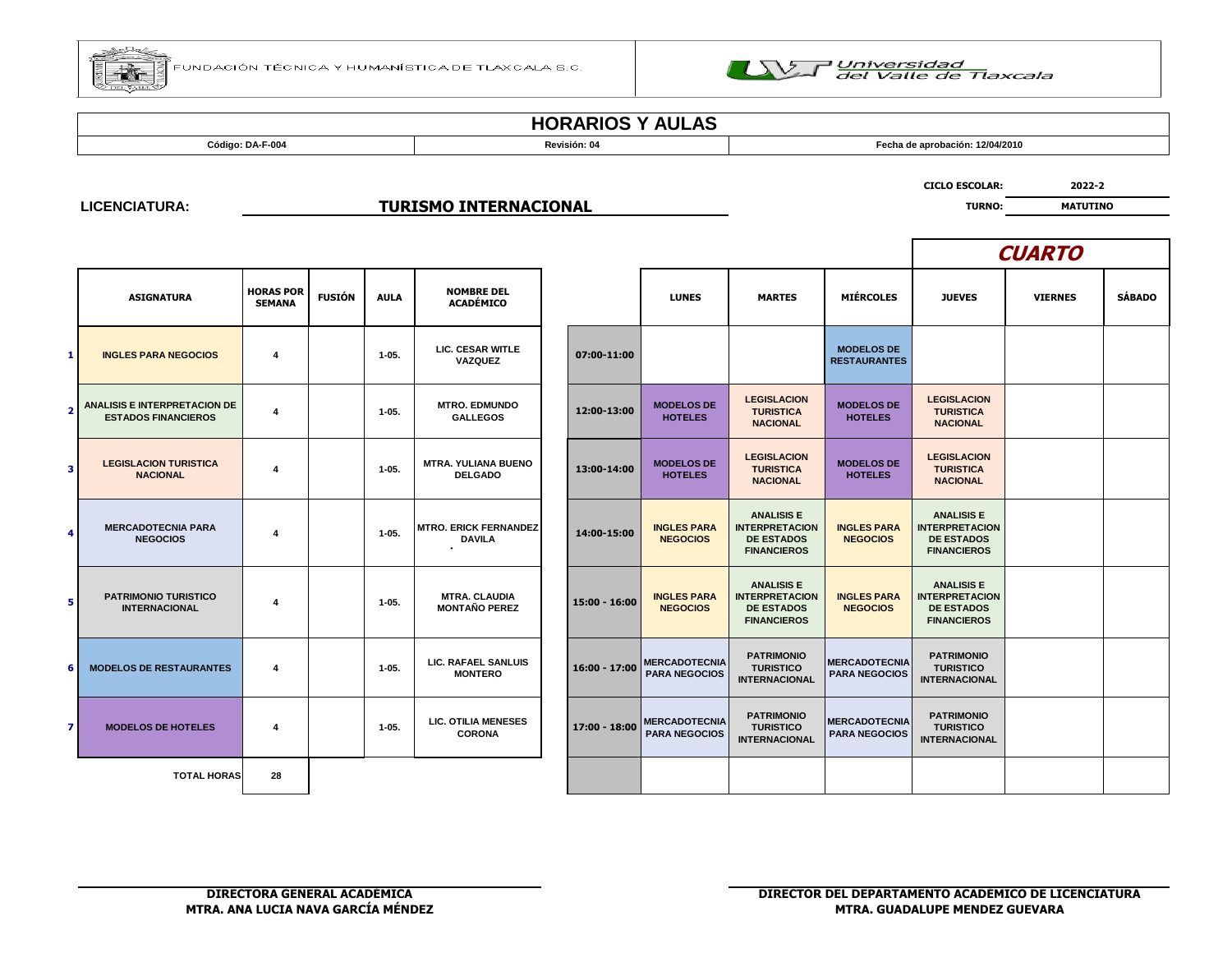



**Código: DA-F-004 Revisión: 04 Fecha de aprobación: 12/04/2010**

**LICENCIATURA:**

### **TURISMO INTERNACIONAL TURISMO INTERNACIONAL**

|   |                                                            |                                   |               |                          |                                                  |                 |                                                              |                                                                                |                                                             | <b>SEXTO</b>                                                 |                                                                    |               |
|---|------------------------------------------------------------|-----------------------------------|---------------|--------------------------|--------------------------------------------------|-----------------|--------------------------------------------------------------|--------------------------------------------------------------------------------|-------------------------------------------------------------|--------------------------------------------------------------|--------------------------------------------------------------------|---------------|
|   | <b>ASIGNATURA</b>                                          | <b>HORAS POR</b><br><b>SEMANA</b> | <b>FUSIÓN</b> | <b>AULA</b>              | <b>NOMBRE DEL</b><br><b>ACADÉMICO</b>            |                 | <b>LUNES</b>                                                 | <b>MARTES</b>                                                                  | <b>MIÉRCOLES</b>                                            | <b>JUEVES</b>                                                | <b>VIERNES</b>                                                     | <b>SÁBADO</b> |
|   | <b>INGLES PARA REUNIONES DE</b><br><b>TRABAJO</b>          | 4                                 |               | $2 - 07$ .               | <b>MTRO. CESAR WITLE</b><br>VAZQUEZ              | 13:00-14:00     | <b>ADMINISTRACION</b><br><b>DE PERSONAL</b>                  | <b>MANTENIMIENTO</b><br><b>DE</b><br><b>INSTALACIONES</b><br><b>TURISTICAS</b> |                                                             |                                                              |                                                                    |               |
|   | <b>ADMINISTRACION DE PERSONAL</b>                          | 4                                 |               | 1 HR 2-08.<br>3 HR 2-07. | <b>MTRO. JOSE DAVID</b><br><b>CASTILLO TREJO</b> | 14:00-15:00     | <b>AGENCIA DE</b><br><b>VIAJES</b>                           | <b>MANTENIMIENTO</b><br><b>DE</b><br><b>INSTALACIONES</b><br><b>TURISTICAS</b> | <b>AGENCIA DE</b><br><b>VIAJES</b>                          |                                                              |                                                                    |               |
|   | <b>ESTRATEGIAS DE VENTAS AL</b><br><b>TURISMO</b>          | 4                                 |               | $3 - 16.$                | LIC. CONSTANTINO DIAZ<br><b>CORTES</b>           | 15:00 - 16:00   | <b>AGENCIA DE</b><br><b>VIAJES</b>                           | <b>MANTENIMIENTO</b><br><b>DE</b><br><b>INSTALACIONES</b><br><b>TURISTICAS</b> | <b>AGENCIA DE</b><br><b>VIAJES</b>                          |                                                              | <b>ESTRATEGIAS DE</b><br><b>VENTAS AL</b><br><b>TURISMO</b>        |               |
|   | <b>MARKETING TURISTICO</b><br><b>INTERNACIONAL</b>         | 4                                 |               | $2 - 07$ .               | <b>MTRO. ERICK</b><br><b>FERNANDEZ DAVILA</b>    | 16:00 - 17:00   |                                                              | <b>MANTENIMIENTO</b><br><b>DE</b><br><b>INSTALACIONES</b><br><b>TURISTICAS</b> | <b>ADMINISTRACION</b><br><b>DE PERSONAL</b>                 | <b>INGLES PARA</b><br><b>REUNIONES DE</b><br><b>TRABAJO</b>  | <b>ESTRATEGIAS DE</b><br><b>VENTAS AL</b><br><b>TURISMO</b>        |               |
|   | <b>MANTENIMIENTO DE</b><br><b>INSTALACIONES TURISTICAS</b> | 4                                 |               | $2 - 07$ .               | <b>CHEF RAFAEL SANLUIS</b><br><b>MONTERO</b>     | 17:00 - 18:00   | <b>ADMINISTRACION</b><br><b>DE PERSONAL</b>                  | <b>ESTRATEGIAS DE</b><br><b>VENTAS AL</b><br><b>TURISMO</b>                    | <b>ADMINISTRACION</b><br><b>DE PERSONAL</b>                 | <b>INGLES PARA</b><br><b>REUNIONES DE</b><br><b>TRABAJO</b>  | <b>ESTRATEGIAS DE</b><br><b>VENTAS AL</b><br><b>TURISMO</b>        |               |
| 6 | <b>AGENCIA DE VIAJES</b>                                   | 4                                 |               | $2 - 10.$                | <b>LIC. OTILIA MENESES</b><br><b>CORONA</b>      | $18:00 - 19:00$ | <b>MARKETING</b><br><b>TURISTICO</b><br><b>INTERNACIONAL</b> | <b>LOGISTICA PARA</b><br><b>EL TURISMO</b><br><b>INTERNACIONAL</b>             | <b>INGLES PARA</b><br><b>REUNIONES DE</b><br><b>TRABAJO</b> | <b>MARKETING</b><br><b>TURISTICO</b><br><b>INTERNACIONAL</b> | <b>LOGISTICA PARA</b><br><b>EL TURISMO</b><br><b>INTERNACIONAL</b> |               |
|   | <b>LOGISTICA PARA EL TURISMO</b><br><b>INTERNACIONAL</b>   | 4                                 |               | $3 - 16.$                | LIC. CONSTANTINO DIAZ<br><b>CORTES</b>           | 19:00-20:00     | <b>MARKETING</b><br><b>TURISTICO</b><br><b>INTERNACIONAL</b> | <b>LOGISTICA PARA</b><br><b>EL TURISMO</b><br><b>INTERNACIONAL</b>             | <b>INGLES PARA</b><br><b>REUNIONES DE</b><br><b>TRABAJO</b> | <b>MARKETING</b><br><b>TURISTICO</b><br><b>INTERNACIONAL</b> | <b>LOGISTICA PARA</b><br><b>EL TURISMO</b><br><b>INTERNACIONAL</b> |               |
|   | <b>TOTAL HORAS</b>                                         | 28                                |               |                          |                                                  |                 |                                                              |                                                                                |                                                             |                                                              |                                                                    |               |

**CICLO ESCOLAR: 2022-2**